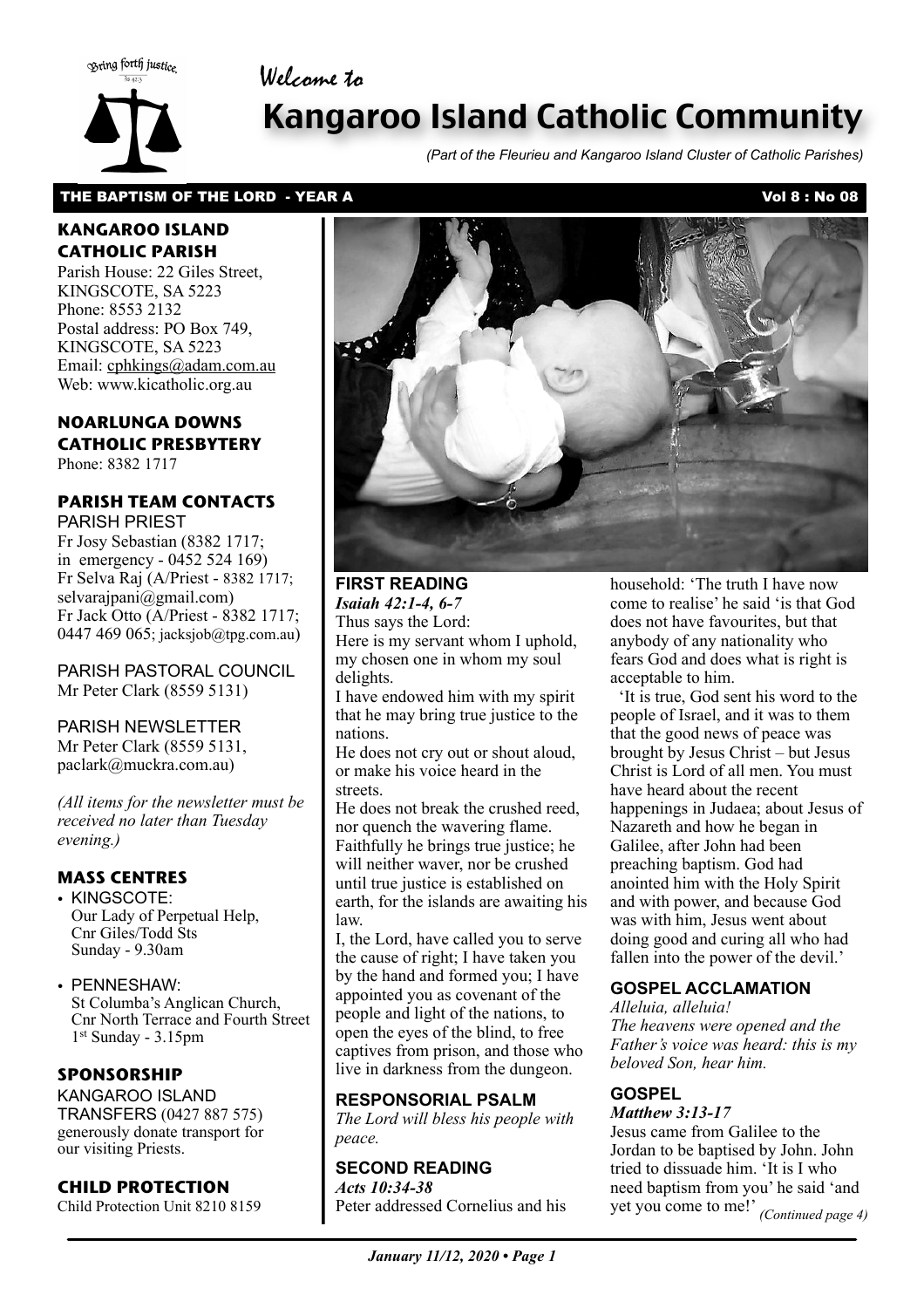

**Ron Rolheiser column** *Ronald Rolheiser, a Roman Catholic priest and member of the Missionary Oblates of Mary Immaculate, is president of the Oblate School of Theology in San Antonio, Texas. He is a* 

▅▛⋠⊹⋡⋚═⋗

*community-builder, lecturer and writer. His books are popular throughout the Englishspeaking world and his weekly column is carried by more than sixty newspapers worldwide.*

#### **DEEP INCARNATION – ANOTHER MEANING OF CHRISTMAS**

Some years ago at a religious conference a man approached the microphone and after apologizing for what he felt would be an inappropriate question, asked this: "I love my dog. When he dies will he go to heaven? Do animals have eternal life?"

The answer to that might come as a surprise to many of us, but, looked at through the eyes of Christian faith, yes, his dog can go to heaven. It's one of the meanings of Christmas. God came into the world to save the world, not just the people living in it. The incarnation has meaning for humanity, but also for the cosmos itself. We don't know exactly what that means, and our imaginations aren't up to the task of picturing it, but, because of the incarnation, dogs too can go to heaven. Is this fanciful? No, it's scriptural teaching.

At Christmas we celebrate the birth of Jesus and see in his birth the beginning of the mystery of the incarnation unfolding in history, the mystery of God becoming human in physical flesh in order to save the world. What we tend to struggle with though is how we understand what's meant by Christ saving the world. Most of us take that to mean that Christ came into the world to save the people, those of us with selfawareness and eternal souls.

That's true, but our faith also asks us to believe that God's saving activity in the Christ extends to more than only human beings and more than even animals and other living things. God's saving activity in Christ reaches so deep that it saves creation itself – the oceans, the mountains, the soil that grows our food, the desert sands, and the earth itself. Christ came to save all of those things too, not just us, the people.

Where, you might ask, does scripture teach this? It teaches it most everywhere in implicit ways though it teaches it quite explicitly in a number of different places. For example, in the Epistle to the Romans (8, 19-22) St. Paul writes: I consider that our present sufferings are not worth comparing with the glory that will be revealed in us. For the creation waits in eager expectation for the children of God to be revealed. For the creation was subjected to frustration, not by its own choice, but by the will of the one who subjected it, in hope that creation itself will be liberated from its bondage to decay and brought into the freedom and glory of the children of God. We know that the whole creation has been groaning as in the pains of childbirth right up to the present time.

This may come as a surprise to us since, until quite recently, our preaching and catechesis has not often made this explicit. However what St. Paul is saying here is that physical creation itself, the cosmic world, will, at the end of time, be transformed in some glorious way and enter into heaven, just as human beings do. He's also saying that, like us, it too somehow senses its mortality and groans to be set free from its present limits.

We need to ask ourselves this question? What do we believe will happen to physical creation at the end of time? Will it be destroyed, burnt-up, annihilated? Or, will it simply be abandoned and left empty and deserted like a stage after a play has ended, while we go on to life elsewhere? Scripture informs us otherwise, that is, it tells us that physical creation itself, our planet earth, will also be transformed ("liberated from its bondage to decay") and enter into heaven with us. How will this happen? We can't

imagine it, just as we can't imagine our own transformed state. But scripture assures us that it will happen because, like ourselves, our world, physical creation, is also destined to die, and, like us, it intuits its mortality and groans under that sentence, aching to be set free from its limitations and become immortal.

Science agrees. It tells us that physical creation is mortal, that the sun is burning out, that energy is ever-so-slowly decreasing and that the earth as we know it will someday die. The earth is as mortal as we are and so if it's to have a future it needs to be saved by Something or Someone from outside itself. That Something and Someone are revealed in the mystery of the incarnation within which God takes on physical flesh in Christ in order to save the world – and what he came to save was not just us, the people living on this earth, but rather, "the world", the planet itself, and everything on it.

Jesus assured us that nothing is ever ultimately lost. No hair falls from someone's head and no sparrow falls from the sky and simply disappears forever, as if it had never been. God created, loves, cares for, and ultimately resurrects every bit of creation for all eternity – including a beloved dog.

*You can read, or download, Ron Rolheiser's weekly columns from his website at: www.ronrolheiser.com*